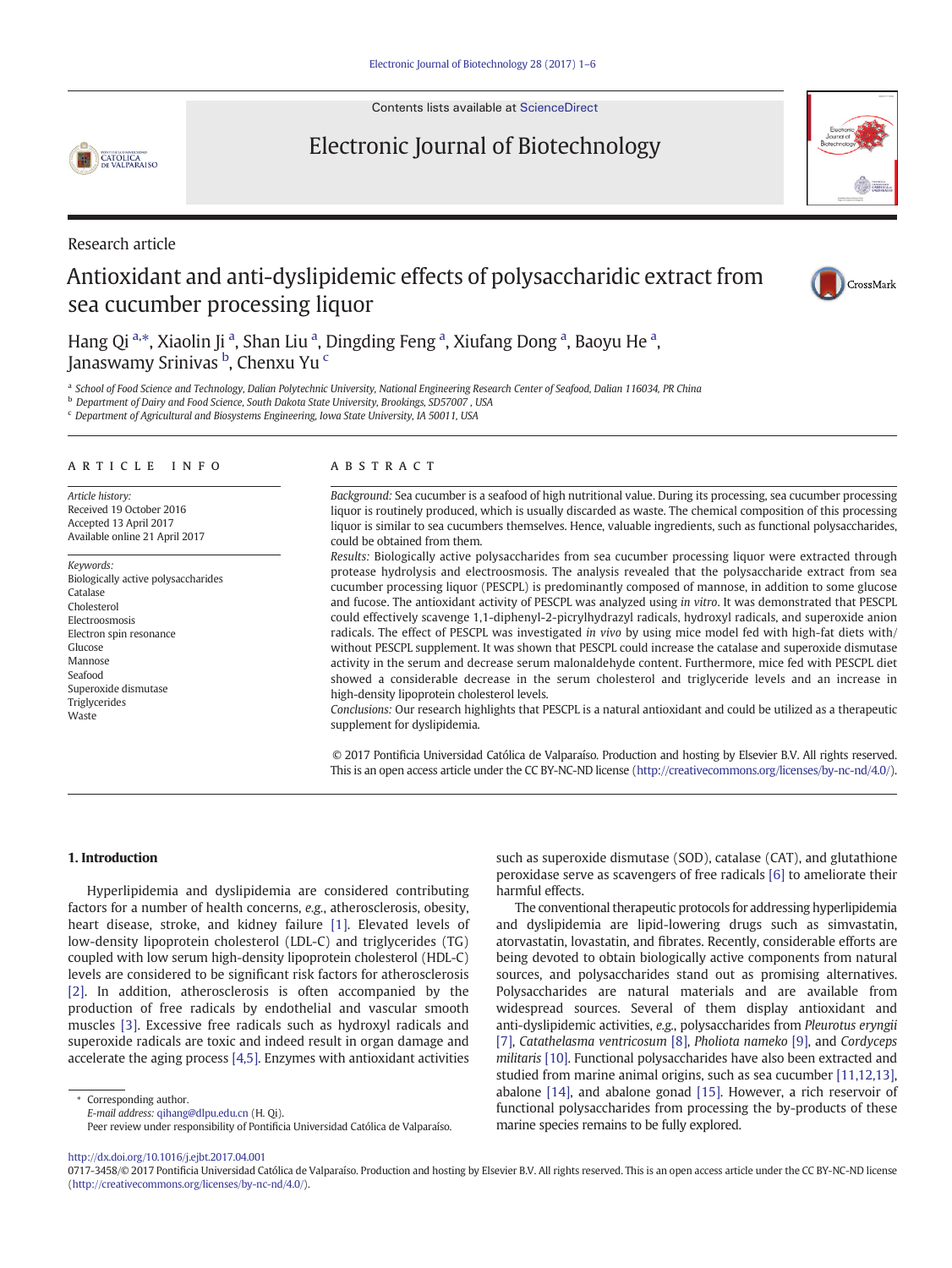Sea cucumbers are a precious resource of substances with medicinal importance. Their production reached more than 200 thousand tons in the year 2014, with a market value of around \$30 million [\[16\].](#page-5-0) Chinese and other East/Southeast Asians consume the majority of them. Sea cucumbers contain more than 50 kinds of nutrients including amino acids, essential/polyunsaturated fatty acids, vitamins, and trace elements and active substances such as polysaccharides, collagen proteins, saponins, and brain glycosides [\[15\].](#page-5-0) However, they undergo strong autolysis soon after the animal is taken out of the seawater [\[17,18\]](#page-5-0), especially under UV radiation, which leads to severe economic losses. To circumvent this quandary, fresh sea cucumbers are being processed into instant and/or semi-dried products [\[15\].](#page-5-0) This process involves several cycles of heating and cooking to deactivate the autolyzing enzymes. However, such a protocol results in large quantities (about 10 million tons annually) of processing liquor that is currently being discarded directly into the sea as a wasteful byproduct. The chemical composition of this processing liquor is similar to sea cucumbers themselves [\[19\].](#page-5-0) Hence, valuable ingredients, such as functional polysaccharides, could be obtained from them. In this study, we explored methods of extraction and characterization of polysaccharide extract from sea cucumber processing liquor (PESCPL) and characterized its antioxidant and anti-dyslipidemic activities to illustrate its potential applications as therapeutic supplements and/or functional foods.

#### 2. Materials and methods

# 2.1. Materials and reagents

Sea cucumber processing liquor (SCPL) was collected from Dalian Bangchuidao Seafood Co. Ltd. 2,2-Diphenyl-1-picrylhydrazyl (DPPH), butylated hydroxytoluene (BHT), trichloroacetic acid, and standards of monosaccharides and dextrans (molecular weight: 788, 404, 212, 112, 47.0, 11.8, and 5.9 kDa) were obtained from Sigma–Aldrich (St. Louis, MO, USA). Assay kits for malonaldehyde (MDA), CAT, SOD, total cholesterol (TC), total TG, and HDL-C were purchased from Nanjing Jiancheng Bioengineering Institute (Nanjing, China). Other reagents used in this study were of the highest quality available from commercial vendors.

# 2.2. Animals

Male BALB/c strain rats were purchased from Vital River Laboratory Animal Technology Co. Ltd. (Certificate No. SCXK.2012-0001, Beijing, China) and acclimatized for 1 week before experiment. Rodent laboratory chow and tap water were provided ad libitum, and mice were housed in animal cages at a temperature of  $24 \pm 1^{\circ}$ C with a 12/12 h light/dark cycle and 50  $\pm$  10% humidity. All the procedures were in strict accordance with People's Republic of China's legislations on the use and care of laboratory animals and guidelines established by the Institute for Experimental Animals of Shandong University and were approved by the University Committee for Animal experiments (authorization date is March 1, 2015; authorization number is AEC2015-024). During the feed stage, the average intake of each rat was 3.7  $\pm$  0.5 g; this was calculated by animal keepers. Therefore, food intakes were not affected by body lipid metabolism.

# 2.3. Preparation of PESCPL

First, 95% ethanol was added to SCPL (same batches of concentrated liquor from more than 250 kg processing liquor) to a final 80% ethanol content. After leaving it overnight, the precipitate was collected by centrifugation at 2500  $\times$  g at 4°C for 20 min. The dried precipitate was lyophilized, and crude polysaccharides were extracted with acetone addition (1:3 w:v). The product was centrifuged at 2500  $\times$  g at 4<sup>o</sup>C for 10 min, and the supernatant was removed. This procedure was repeated three times, and the final residue was placed in a fume hood for 3 h to remove excess acetone. Subsequently, it was dissolved in distilled water with 1% neutral protease, and the pH of the solution was adjusted to 7.0. The solution was incubated at 55°C for 3 h before denaturing the enzyme at 100°C for 10 min. The pH of the solution was then adjusted to 8.0, and the solution was incubated at 37°C for 3 h with 1% trypsin. Subsequently, the trypsin and other proteins were denatured at 100°C for 10 min. After vigorous stirring, 80% ethanol was added to the solution and stored overnight. The precipitate was then collected by centrifugation (2500  $\times$  g at 4°C for 20 min), dissolved in water, and subjected to electrodialysis at 20 V for 1 h to remove the salt. Afterward, the solution was stored overnight with 80% ethanol. Finally, the precipitate was collected by centrifugation  $(2500 \times g$  at 4°C for 10 min) and freeze–dried.

#### 2.4. Compositional analysis

Moisture, ash, crude protein, lipid, and sugars contents were determined according to AOAC methods [\[20\].](#page-5-0) All experiments were performed in triplicate and presented as means  $\pm$  standard deviations  $(n = 3)$ .

# 2.5. Analysis of monosaccharide composition

Reversed-phase, high-performance liquid chromatography (HPLC) after pre-column derivatization and UV detection was used in this study for monosaccharide compositional analysis [\[21\]](#page-5-0). Briefly, 5 mg of PESCPL was hydrolyzed in 1 mL 2 mol/L trifluoroacetic acid solution at 130°C for 2 h. Excess acid was removed by co-distillation with the addition of 1 mL methanol. The dry hydrolysate was dissolved in 100 μL of 0.3 mol/L NH3·H2O, and 120 μL of 0.5 mol/L methanol solution of 1-phenyl-3-methyl-5-pyrazolone (PMP) was added at 70°C for 1 h. Later, 100 μL of 0.3 mol/L HCl was added; the mixture was vigorously vortexed and then centrifuged at  $2400 \times g$  for 5 min. The supernatant containing the labeled carbohydrate was filtered through 0.22 μm nylon membranes (MSI, Westborough, MA, USA), and 10 μL of the filtrate was injected into the C18 column. The mobile phase was a mixture of 0.1 mol/L  $KH<sub>2</sub>PO<sub>4</sub>$  (pH 10) solution and acetonitrile (83:17). The flow rate was 1.0 mL/min and column temperature was 30°C. Compositional identification was done by comparing the LC spectrum of hydrolysate with the spectrum of reference standards (D-mannose, N-acetyl-D-glucosamine, D-glucuronic acid, D-galacturonic acid, N-acetyl-D-galactosamine, D-glucose, D-galactose, D-xylose, L-arabinose, and L-fucose).

# 2.6. Determination of scavenging activity for radicals

Hydroxyl radical scavenging activity was determined using the electron spin resonance (ESR) spectrometric methodology. The PESCPL samples were dissolved in deionized water to obtain a serial of concentrations of 31.25, 62.5, 125, 250, and 500 mg/mL. The sample (10  $\mu$ L) was mixed with deionized water (52  $\mu$ L), 6 mM EDTA-Na<sub>2</sub> (10 μL), 6% H<sub>2</sub>O<sub>2</sub> (8 μL), and 1 M DMPO (10 μL). The reaction was initiated by adding 10  $\mu$ L of 6 mM FeSO<sub>4</sub> to the mixture. The mixture was then incubated in water bath at 40°C for 30 min. Then, 40 μL of the sample was transferred into a glass capillary tube (Blaubrand intraMARK, Brand, Germany) at room temperature for spectral acquisition with an ESR spectrometer A200 (Bruker, Karisruhe, Germany). The specific conditions used were receiver gain:  $1.0 \times 10^5$ , modulation amplitude: 1.0 G, microwave power: 74.8 mw, microwave frequency: 9.44 GHz, time constant: 163.84 ms, conversion time: 480 ms and modulation frequency: 100.00 kHz. Deionized water was used as control. The amplitude of the second peak of the spectrum represents the amount of DMPO-OH adducts, which is related to the amount of hydroxyl radicals scavenged.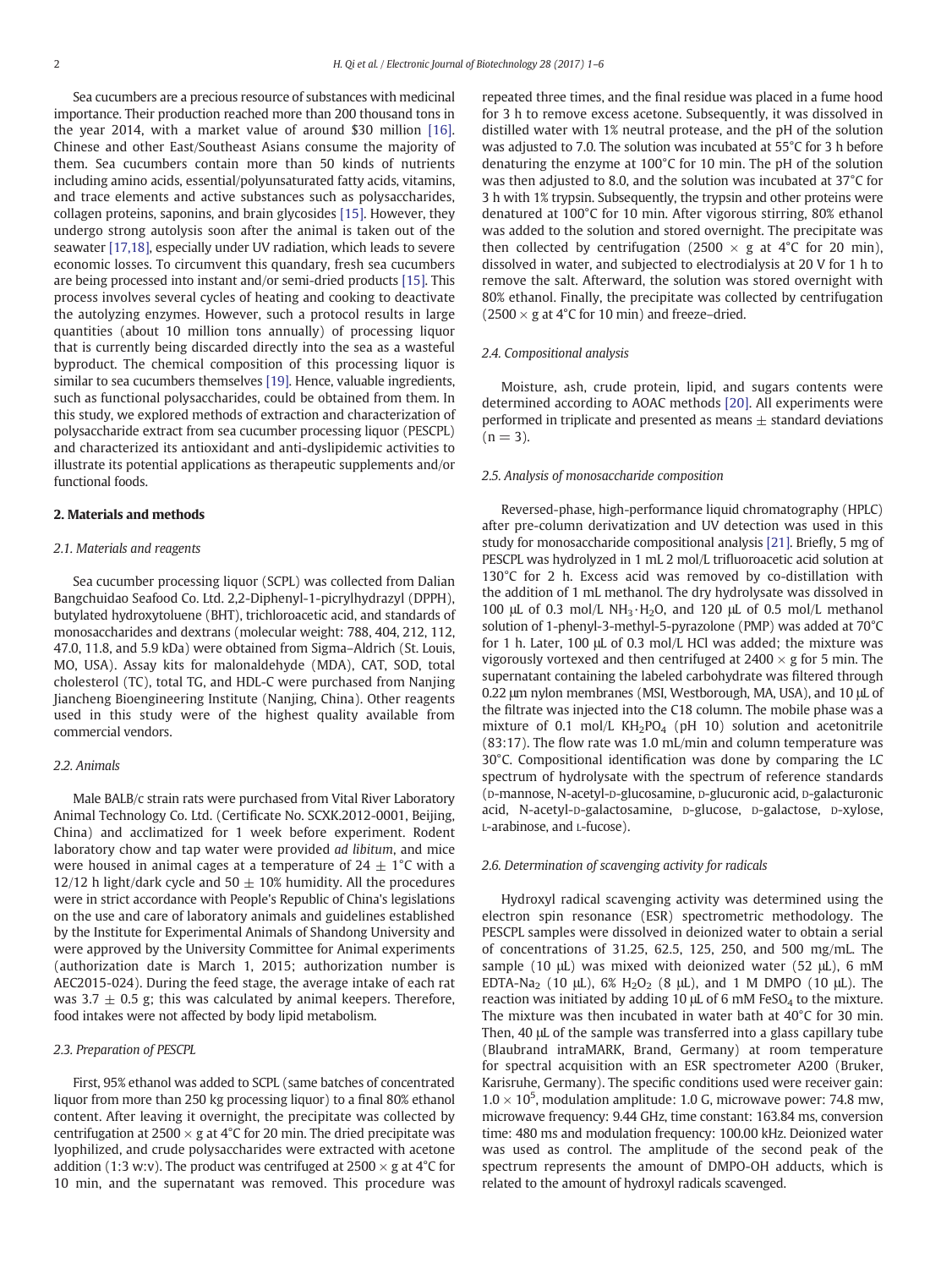DPPH radical scavenging activity was measured using the ESR. A sample solution of 10 μL of PESCPL at different concentrations (10, 12.5, 15, 17.5, and 20 mg/mL, respectively) was added to 20 μL of 500 μM DPPH in methanol to a final volume of 50 μL with deionized water. After mixing vigorously, the solution was incubated for 30 min in dark at room temperature. Subsequently, it was transferred into a glass capillary tube (Blaubrand intraMARK, Brand, Germany) for spectral acquisition at room temperature using an ESR spectrometer, A200 (Bruker, Karisruhe, Germany). The experimental conditions were 1.42  $\times$  10<sup>4</sup> of receiver gain, 1.0 G of modulation amplitude, 5.32 mw of microwave power, 9.44 GHz of microwave frequency, 81.82 ms of time constant, 40 ms of conversion time, and 100.00 kHz of modulation frequency.

Superoxide radical scavenging activity was determined using the ESR method described by Qi et al. [\[22\]](#page-5-0) with a little modification. In brief, the typical incubation mixture was composed of 5 μL hypoxanthine (HPx, 500 μM), 1 μL xanthine oxidase (XOD, 0.7 unit/mL), 5 μL DETAPAC, 7.5 μL DMPO (1 M), 21.5 μL phosphate buffer (50 mM at pH 7.4), and 10 μL PESCPL. After mixing vigorously for 10 s, the solution was transferred into a glass capillary tube (Blaubrand intraMARK, Brand, Germany), and ESR spectra were recorded at room temperature using an ESR spectrometer A200 (Bruker, Karisruhe, Germany). The spectrum was recorded by the software provided with the instrument using  $5.02 \times 10^5$  receiver gain, 1.0 G modulation amplitude, 1.17 mw microwave power, 9.438 GHz microwave frequency, 2621.44 ms time constant, 480 ms conversion time, and 100.00 kHz modulation frequency.

# 2.7. Assays of MDA, SOD, and CAT activities

Rats were anesthetized and sacrificed by cervical decapitation. Blood samples were collected and centrifuged for 10 min at  $1000 \times g$ to obtain the serum. Serum homogenates were used for assays of MDA, SOD, and CAT activities using appropriate activity assay kits.

#### 2.8. Anti-dyslipidemic effect of PESCPL in rats

Male BALB/c rats aged 28 days were used in this study. The composition of the high-fat diet was as follows: 78.8% basal feed, 1% cholesterol, 0.2% sodium cholate, 10% custard powder, and 10% lard oil. The energy content of the diet is 444.9 kcal/100 g. Ninety rats were fed with a basic diet for 7 days to acclimatize to animal facilities. They were then weighed and randomly divided into six groups of 15 animals each. Two different protocols were adopted in this study. In all experiments, rules governing the use and care of laboratory animals set by Chinese legislations and the University Committee for animal experiments were strictly observed.

Protocol I: The first group (control group) was fed with the common commercial rat chow, while the second group, as dyslipidemic control, received the high-fat diet. The third, fourth, and fifth groups received the high-fat diet with PESCPL supplemented at dosages of 400, 100, and 25 mg/kg, respectively. The sixth group (positive control) received the high-fat diet with the administration of an anti-dyslipidemia drug, simvastatin, at a dosage of 20 mg/kg. The animals were treated for 30 days and had ad libitum access to food and water.

Protocol II: In each group, 15 rats were used. The mice were first fed with the high-fat diet for 20 days, and their TC levels were measured on the 21st day. Once the rats exhibited dyslipidemic symptoms, they were treated and tested with the procedure described in protocol I.

At the end of each experiment, the rats were fasted for 18 h. Blood was then collected from the tail and centrifuged to obtain the serum for late lipid profile analysis. Serum TC, TG, and HDL-C levels were determined with commercially available kits.

|--|--|--|--|--|

Chemical composition of PESCPL.

| Component     | PESCPL (%)     |
|---------------|----------------|
| Moisture      | $2.81 + 0.34$  |
| Ash           | $12.25 + 1.28$ |
| Lipid         | $1.19 + 0.64$  |
| Crude Protein | $14.06 + 2.31$ |
| Carbohydrate  | $69.69 + 4.52$ |

#### 2.9. Statistical analysis

Results were presented as mean  $\pm$  standard deviation. One-way analysis of variance was used for data analysis using SPSS 16.0. The significance was set at  $P < 0.05$  and  $P < 0.01$  levels.

# 3. Results

#### 3.1. Chemical analysis

In this study, an improved method of hydrolysis by combining neutral protease and trypsin coupled with electroosmosis treatment was developed to prepare the PESCPL. The chemical composition of the PESCPL is listed in Table 1, which indicates that it contains 69.69% carbohydrate, 14.06% protein, 2.81% water, 12.25% ash, and 1.19% lipid. The monosaccharide composition analysis (Fig. 1) revealed that mannose, glucose, and fucose are the main constituents of the carbohydrate components of the PESCPL, although the content of mannose is by far the highest.

#### 3.2. Antioxidant activity of PESCPL in vitro

To confirm that PESCPL has antioxidant functions, the scavenging ability of PESCPL on DPPH free radicals, hydroxyl radicals, and superoxide radicals was evaluated in vitro with biochemical tests. As shown in [Fig. 2](#page-3-0), PESCPL exhibits a high radical-scavenging activity, which positively correlates to the dosage. PESCPL's DPPH-scavenging ability reached 65.80  $\pm$  0.58% at the concentration of 4 mg/mL [\(Fig. 2a\)](#page-3-0). For hydroxyl radical, the highest scavenging ability was 55.00  $\pm$  1.02% at a concentration of 50 mg/mL [\(Fig. 2b\)](#page-3-0), apparently lower than its DPPH-scavenging ability. For superoxide anion radicals, it was 55.32  $\pm$  0.50% at a concentration of 100 mg/mL ([Fig. 2c](#page-3-0)), which was the lowest among the three radicals. Overall, these data suggest that the PESCPL could be effective as an antioxidant additive, but its effectiveness varies depending on the radicals.



Fig. 1. HPLC analysis of monosaccharide composition of PESCPL (Man, mannose; Glc, glucose; Fuc, fucose).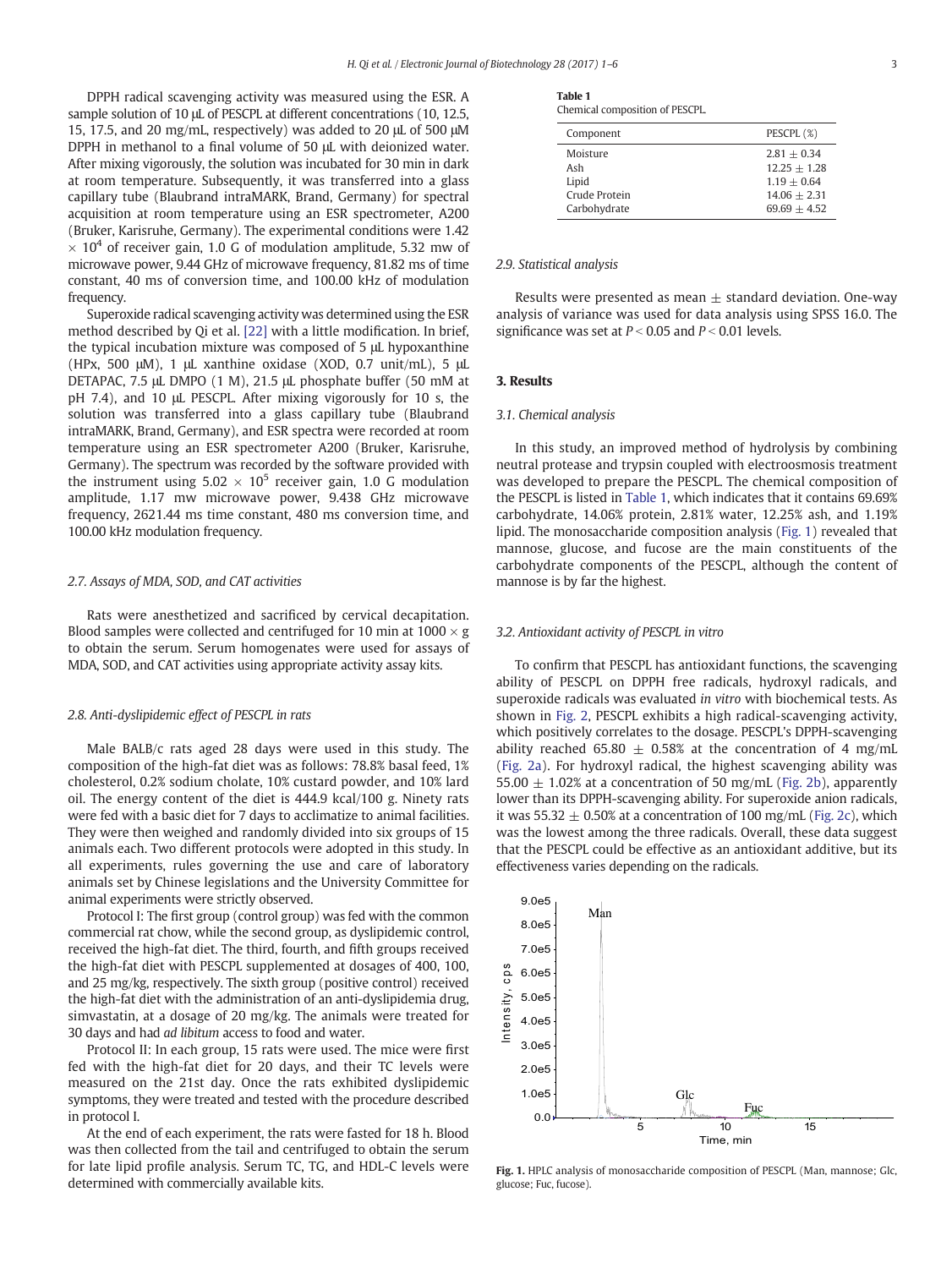<span id="page-3-0"></span>

Fig. 2. Free radical scavenging of PESCPL. (a) DPPH scavenging ability; (b) superoxide radical scavenging ability; (c) hydroxyl radical scavenging ability.

# 3.3. Antioxidant activity of PESCPL in vivo

In order to assess the antioxidant functions of PESCPL in vivo, the SOD, MDA, and CAT levels in rats' blood were analyzed. As shown in Table 2 and [Table 3,](#page-4-0) compared with the normal diet, feeding for 30 days with high-fat diet resulted in a decrease in CAT and SOD levels by about 50% (Table 2 and [Table 3](#page-4-0)). However, in the groups that were fed the PESCPL to supplement the high-fat diet, CAT levels increased to 11.906  $\pm$  4.335 and 10.545  $\pm$  2.598 U/mL when fed 400 mg/kg PESCPL in protocols I and II, respectively. Similarly, the SOD levels also increased to 143.244  $\pm$  18.979 and 148.530  $\pm$  24.314 U/mL, respectively. In comparison, the MDA levels did not show significant difference across all samples regardless of the diet. The levels of CAT, SOD, and MDA nearly recovered in the normal group at the concentration of 400 mg/kg in both the protocols. Overall, the in vivo results clearly indicate that PESCPL is effective in increasing the activities of antioxidant enzymes and removing the free radicals.

# Table 2

Effect of PESCPL on serum level of antioxidant indices in rats fed a high-fat diet in protocol I  $(x \pm s, n = 15)$ .

| Group                                                                     | Dose<br>(mg/kg)        | <b>CAT</b><br>(U/ml)                                                                                                                                | SOD.<br>(U/ml)                                                                                                                                                   | <b>MDA</b><br>(nmol/ml)                                                                                                                        |
|---------------------------------------------------------------------------|------------------------|-----------------------------------------------------------------------------------------------------------------------------------------------------|------------------------------------------------------------------------------------------------------------------------------------------------------------------|------------------------------------------------------------------------------------------------------------------------------------------------|
| Normal<br>Control<br>P400<br>P <sub>100</sub><br>P <sub>25</sub><br>Sim20 | 400<br>100<br>25<br>20 | $9.774 + 1.355$<br>$4.776 + 1.879^{\Delta\Delta}$<br>$11.906 \pm 4.335***$<br>$7.473 + 1.758***$<br>$5.613 + 2.190$<br>$6.612 + 1.503$ <sup>*</sup> | $149.057 + 24.828$<br>$70.333 + 27.583^{\triangle}$<br>$143.244 + 18.979***$<br>$123.782 + 28.992***$<br>$91.864 + 21.757$ <sup>*</sup><br>$121.284 + 23.465$ ** | $11.763 + 3.597$<br>$15.118 + 3.347^{\Delta\Delta}$<br>$11.643 + 2.127$ **<br>$11.552 + 3.050^{**}$<br>$14.161 + 2.919$<br>$11.347 + 2.753***$ |

 $\triangle \triangle$   $P < 0.01$ , compared with normal Group.

\*\*  $P < 0.01$ , compared with the Control Group.

 $*$   $P < 0.05$ , compared with the Control Group.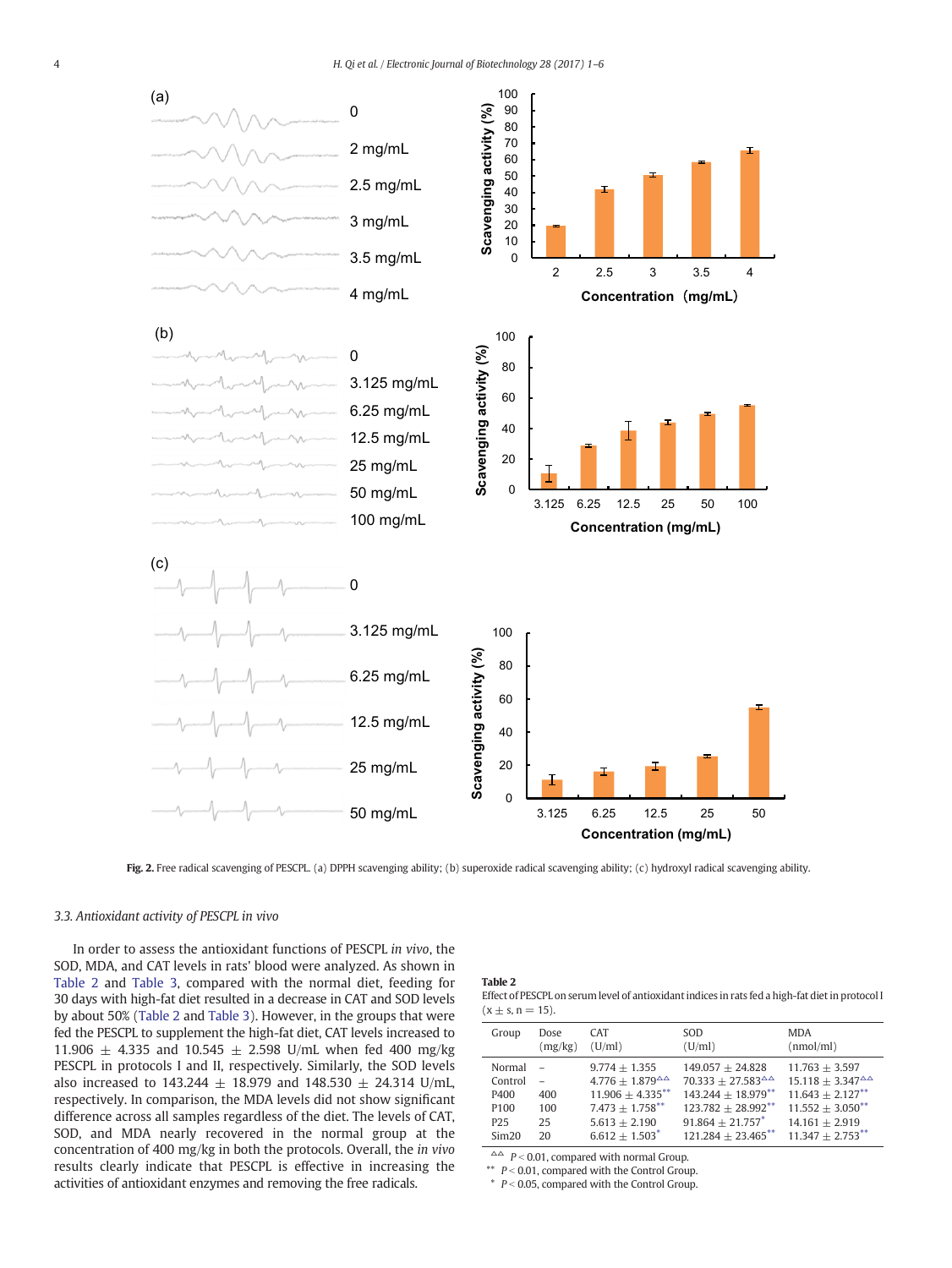#### <span id="page-4-0"></span>Table 3

Effect of PESCPL on serum level of antioxidant indices in rats fed a high-fat diet in protocol II ( $x \pm s$ ,  $n = 15$ ).

| Group                               | Dose<br>(mg/kg) | <b>CAT</b><br>(U/ml)                                                                                       | <b>SOD</b><br>(U/ml)                                                                                        | <b>MDA</b><br>(nmol/ml)                                                                          |
|-------------------------------------|-----------------|------------------------------------------------------------------------------------------------------------|-------------------------------------------------------------------------------------------------------------|--------------------------------------------------------------------------------------------------|
| Normal -<br>Control<br>P400<br>P100 | 400<br>100      | $10.563 + 2.869$<br>$5.257 + 1.503^{\triangle \triangle *}$<br>$10.545 + 2.598***$<br>$8.010 + 2.510^{**}$ | $149.990 + 12.455$<br>$103.878 + 25.201^{\Delta\Delta}$<br>$148.530 + 24.314***$<br>$142.353 + 22.754^{**}$ | $12.167 + 2.161$<br>$15.753 + 4.487^{\Delta\Delta}$<br>$9.574 + 1.477***$<br>$12.425 + 2.615***$ |
| P <sub>25</sub>                     | 25              | $5.721 + 2.301$                                                                                            | $126.737 + 21.014***$                                                                                       | $13.775 + 3.555$                                                                                 |
| Sim20                               | 20              | $10.105 + 2.323***$                                                                                        | $142.966 + 20.007***$                                                                                       | $11.459 + 3.120^{**}$                                                                            |

 $\triangle \triangle$  P < 0.01, compared with the Normal Group.

 $P < 0.05$ , compared with Control Group.

 $*$   $P < 0.01$ , compared with Control Group.

### Table 4

Effect of PESCPL on body weight in rats fed a high-fat diet in protocol I ( $x \pm s$ , n = 15).

| Group            | Dose    | Body weight $(g)$ |                                                                          |        |        |        |  |
|------------------|---------|-------------------|--------------------------------------------------------------------------|--------|--------|--------|--|
|                  | (mg/kg) | initial           | 1 week                                                                   | 2 week | 3 week | 4 week |  |
| Normal –         |         |                   | $18.4 + 0.8$ $19.6 + 0.7$ $19.8 + 0.9$ $21.5 + 0.7$ $22.1 + 1.1$         |        |        |        |  |
| Control          | $\sim$  |                   | $18.7 + 0.8$ $20.1 \pm 1.0$ $20.1 \pm 1.1$ $21.6 \pm 1.4$ $22.4 \pm 1.7$ |        |        |        |  |
| P400             | 400     |                   | $18.7 + 0.7$ $20.0 + 0.9$ $20.3 + 1.3$ $21.5 + 1.0$ $22.2 + 1.1$         |        |        |        |  |
| P <sub>100</sub> | 100     |                   | $18.3 + 1.0$ $19.9 + 1.1$ $19.9 + 1.4$ $21.4 + 1.0$ $21.7 + 1.0$         |        |        |        |  |
| P <sub>25</sub>  | 25      |                   | $18.4 + 0.6$ $20.1 + 0.7$ $19.7 + 1.1$ $21.2 + 0.7$ $21.5 + 0.6$         |        |        |        |  |
| Sim20            | $20 -$  |                   | $18.3 + 0.6$ $20.0 + 1.0$ $20.4 + 1.0$ $21.4 + 1.0$ $22.0 + 1.4$         |        |        |        |  |

# 3.4. Evaluation of anti-dyslipidemic activity of the PESCPL in vivo

As shown in Table 4 and Table 5, all rats started with similar initial body weights at 18.6  $\pm$  0.6 g. The increase in body weights of rats fed with high-fat diets w/o PESCPL supplement showed no significant differences ( $P > 0.05$ ).

Table 6 shows the effect of diet w/o the PESCPL on serum lipid levels. First, the serums levels of TC and TG in rats of the control group (i.e. fed with normal diet) were significantly lower ( $P < 0.01$ ) than those of high-fat diet groups, indicating that high-fat food could effectively induce dyslipidemia in rats. However, supplementing the high-fat diet with PESCPL at 100 and 400 mg/kg remarkably reduced the TC and TG levels in the serum ( $P < 0.01$ ) to 4.289  $\pm$  0.393 and 1.378  $\pm$ 0.208 mmol/L, respectively, and increased the serum HDL-C levels to  $1.699 \pm 0.339$  mmol/L. Thus, it appears that PESCPL could effectively prevent dyslipidemia ( $P < 0.01$ ). Furthermore, in protocol II, after rats were fed with the high-fat diet, the serum TC and TG levels were significantly greater [\(Table 7](#page-5-0)) than those in the normal group ( $P \le$ 0.01), reflecting that dyslipidemia had been induced by the high-fat diet but with no detectable difference between the groups. Interestingly, PESCPL administration has substantially reduced the serum levels of TC and TG. However, HDL-C levels increased ([Table 7](#page-5-0)). The effects of PESCPL to lower blood lipid levels in dyslipidemic rats are comparable to those of the drug simvastatin.

#### Table 6

Effect of PESCPL on serum level of dyslipidemic indices in rats fed a high-fat diet in protocol I ( $x \pm s$ , n = 15).

| Group                                                            | $Dose(mg/kg)$ TC (mmol/L) |                                                                                                                   | $TG$ (mmol/L)                                                                                                       | $HDL-C$ (mmol/L)                                                                                                |
|------------------------------------------------------------------|---------------------------|-------------------------------------------------------------------------------------------------------------------|---------------------------------------------------------------------------------------------------------------------|-----------------------------------------------------------------------------------------------------------------|
| Normal<br>Control<br>P400<br>P <sub>100</sub><br>P <sub>25</sub> | 400<br>100<br>25          | $3.003 + 0.500$<br>$5.078 + 0.399^{\Delta\Delta}$<br>$4.289 + 0.393**$<br>$4.597 + 0.352^{**}$<br>$4.884 + 0.497$ | $1.522 + 0.265$<br>$2.176 + 0.415^{\Delta\Delta}$<br>$1.378 + 0.208$ **<br>$1.435 + 0.419$ **<br>$1.567 + 0.327$ ** | $1.695 + 0.352$<br>$1.285 + 0.302^{\Delta\Delta}$<br>$1.699 + 0.339**$<br>$1.541 + 0.205$ **<br>$1.459 + 0.510$ |
| Sim20                                                            | 20                        | $4.570 + 0.577$ **                                                                                                | $1.382 + 0.394$ **                                                                                                  | $1.812 + 0.548$ **                                                                                              |

 $\triangle^{\triangle}$  P < 0.01, compared with Normal Group.

\*\*  $P < 0.01$ , compared with the Control Group.

# 4. Discussion

In recent years, increasing interest in human health, nutrition, and disease prevention has greatly boosted consumer's demand for functional foods. Although sea cucumbers have become attractive functional foods and sources of bioactive compounds [\[17,18\]](#page-5-0), their value remains to be fully explored because valuable ingredients (e.g. sulfated polysaccharide) in the SCPL are being discarded as waste in the processing industry. Further processing of the SCPL to extract these polysaccharides can not only reduce the negative environmental impact but also generate added value in the form of functional PESCPL. Our data indicated that the content of PESCPL, which was prepared by our method, was quite high. The monosaccharide composition of PESCPL was mainly mannose, glucose, and fucose. The content of mannose was the most, which is much higher than the others.

It has been shown in this study that PESCPL can effectively scavenge DPPH, hydroxyl radicals, and superoxide anion radicals in a dose-dependent manner. When the rats was fed with high-fat diet, it was found that although PESCPL did not change the mice's weight, it could significantly increase serum CAT and SOD activity ( $P < 0.01$ ) and decrease MDA content ( $P < 0.01$ ). PESCPL possessed strong antioxidant activity both in vitro and in vivo. The antioxidant performance of the PESCPL was comparable to that of water-soluble the polysaccharidic extract of P. eryngii [\[7\]](#page-5-0), polysaccharide from L. japonica [\[23\]](#page-5-0), and polysaccharides from C. ventricosum [\[8\]](#page-5-0).

Notably, not only had PESCPL shown antioxidant activity capabilities but also oral administration of PESCPL significantly lowered the levels of TC and TG and increased the HDL-C content ( $P < 0.01$ ) in dyslipidemic mice in two different protocol models. In protocol I, oral administration of PESCPL to the rats on high-fat diets clearly prevented the occurrence of dyslipidemia and kept their serum lipid levels normal compared with those mice were fed a high-fat diet only. Moreover, in protocol II, when PESCPL was orally administered to mice that had been fed the high-fat diet and demonstrated dyslipidemia, PESCPL still could remarkably reduce the serum levels of TC and TG and increase HDL-C content. More notably, our study indicated that the PESCPL also showed strong in vivo anti-dyslipidemia effects. The PESCPL could act not only as a functional food additive to prevent dyslipidemia but also

| Table 5                                                                                           |
|---------------------------------------------------------------------------------------------------|
| Effect of PESCPL on body weight in rats fed a high-fat diet in protocol II ( $x \pm s$ , n = 15). |

| Group                                                | Dose                                              | Body weight $(g)$                                                            |                                                                              |                                                                              |                                                                              |                                                                              |                                                                              |  |
|------------------------------------------------------|---------------------------------------------------|------------------------------------------------------------------------------|------------------------------------------------------------------------------|------------------------------------------------------------------------------|------------------------------------------------------------------------------|------------------------------------------------------------------------------|------------------------------------------------------------------------------|--|
|                                                      | (mg/kg)                                           | Pre-chemical treatment                                                       | Post-chemical treatment                                                      | week                                                                         | 2 week                                                                       | 3 week                                                                       | 4 week                                                                       |  |
| Normal<br>Control<br>P400<br>P100<br>P <sub>25</sub> | -<br>$\overline{\phantom{0}}$<br>400<br>100<br>25 | $18.2 + 0.7$<br>$18.6 + 0.8$<br>$18.6 + 0.7$<br>$18.4 + 0.8$<br>$18.4 + 1.0$ | $22.1 + 1.4$<br>$22.1 + 1.3$<br>$21.8 + 0.8$<br>$22.2 + 0.1$<br>$22.8 + 1.1$ | $23.0 + 1.7$<br>$22.9 + 1.5$<br>$23.0 + 1.1$<br>$23.0 + 1.2$<br>$23.5 + 1.1$ | $23.0 + 1.6$<br>$23.0 + 1.6$<br>$23.5 + 0.9$<br>$23.2 + 1.4$<br>$23.4 + 1.2$ | $23.2 + 1.5$<br>$22.8 + 1.3$<br>$23.6 + 1.3$<br>$23.0 + 1.4$<br>$23.9 + 1.7$ | $24.1 + 1.7$<br>$23.7 + 1.2$<br>$24.2 + 1.3$<br>$23.8 + 1.0$<br>$24.0 + 1.5$ |  |
| Sim20                                                | 20                                                | $18.4 + 0.6$                                                                 | $21.8 + 0.9$                                                                 | $22.2 + 0.8$                                                                 | $23.0 + 1.7$                                                                 | $23.3 + 0.7$                                                                 | $24.2 + 1.3$                                                                 |  |